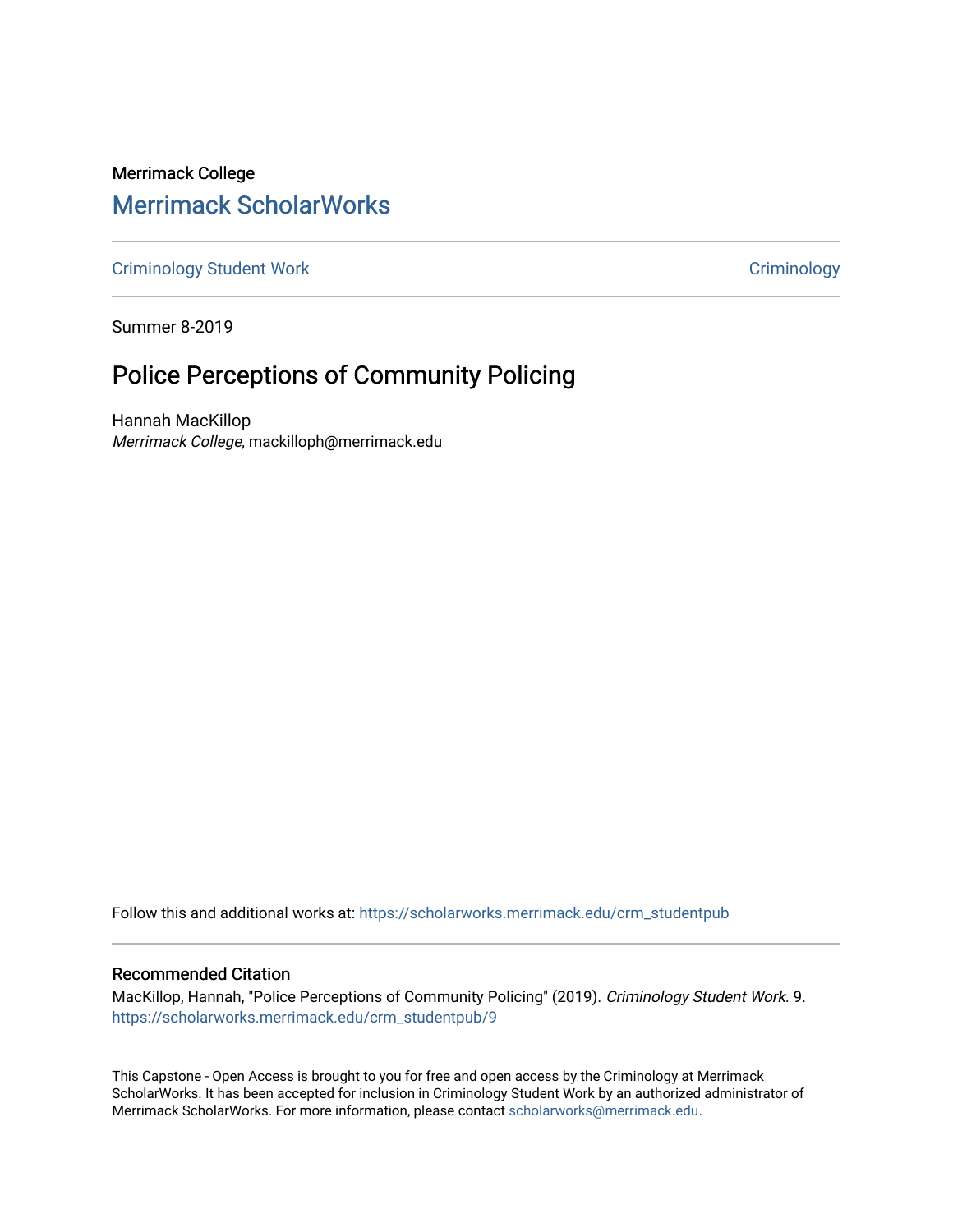Police Perceptions of Community Policing

Hannah MacKillop

Merrimack College

Master of Science in Criminology & Criminal Justice

August 2019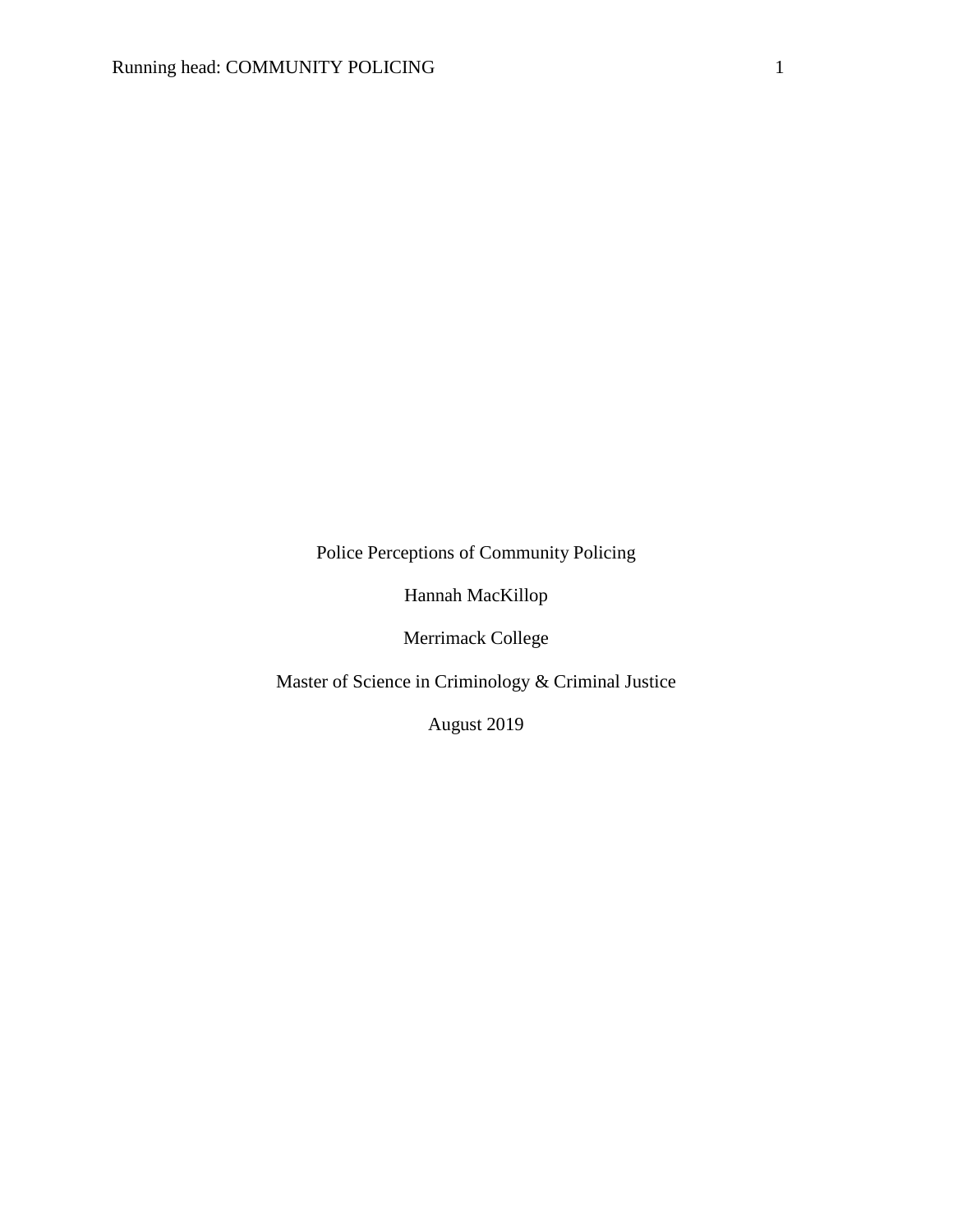#### **Abstract**

Community policing is an emerging practice of policing that aims to address crime and social disorder in a proactive manner. Community relations, problem solving and restructured police organizations are among the characteristics that make up the foundation of this practice. This research study seeks to understand the community policing model as well as police officers perceptions of this common practice through a convenience survey administered to a sample of sworn police officers. Police officers from various police departments on the South Shore of Massachusetts were invited to partake in this survey, which consisted of a series of likert-scale questions. Findings from this study indicated a support for community policing and difference in opinion in terms of its effectiveness.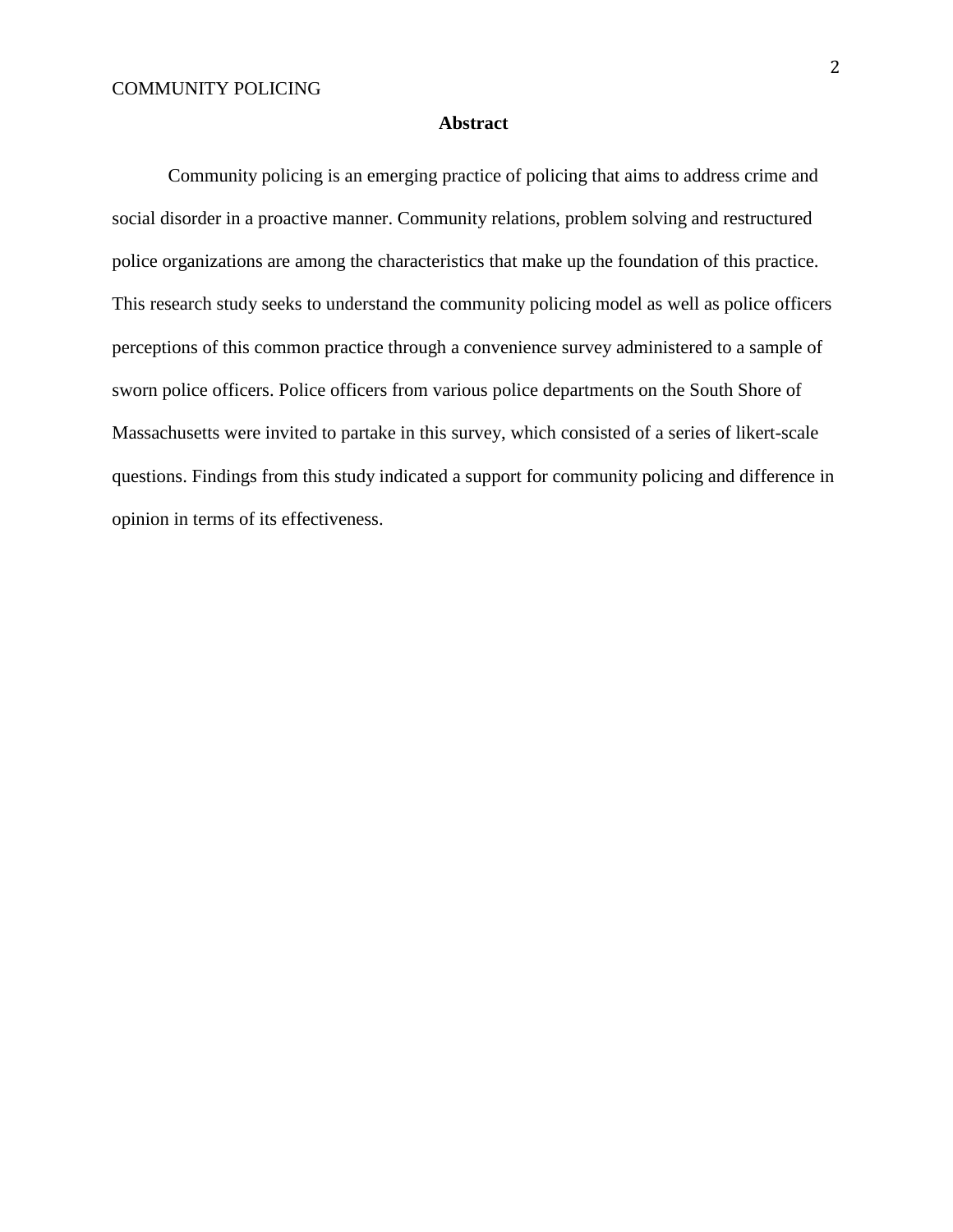#### **Police Perceptions of Community Policing**

Police corruption and brutality are no foreign concepts in the United States, specifically within the past few years. The media especially has played a role in portraying law enforcement in a negative light due to the actions of only a handful of police officers. For these exact reasons, social barriers have been established between the police and the public, which have deteriorated the trust and legitimacy of police in the eyes of the public. Over the years, a common practice known as community policing has been adopted by many police departments across the country that aim to reinvent the ways in which officers police their community. Methods such as strengthening current policies, improving interactions with the public, and enacting an overall proactive police force have been used in order to reduce crime and social disorder within communities. The primary purpose of this research is to gain an understanding of the community-policing model and determine police perceptions of this practice.

Over the past several decades, the standard of policing in America has changed significantly. Methods that were once seen as traditional policing have now been replaced and instead, the practice of community policing has been adopted. However, it is important to examine the history of traditional policing in order to gain a better understanding of how much policing has progressed over time. Traditional policing is one model of policing that is rather straightforward: respond to service calls and be reactive to crime. Police in the traditional model are referred to as "crime fighters" where officers are particularly interested in handling serious crimes as opposed to smaller crimes and social disorder. Furthermore, police who take on traditional policing methods are also interested in applying the law and deterring crime (Green, 2000). Traditional policing tends to place great importance on the number of arrests that are made, as well as how fast officers respond to service calls. While it is hard to argue that officers

3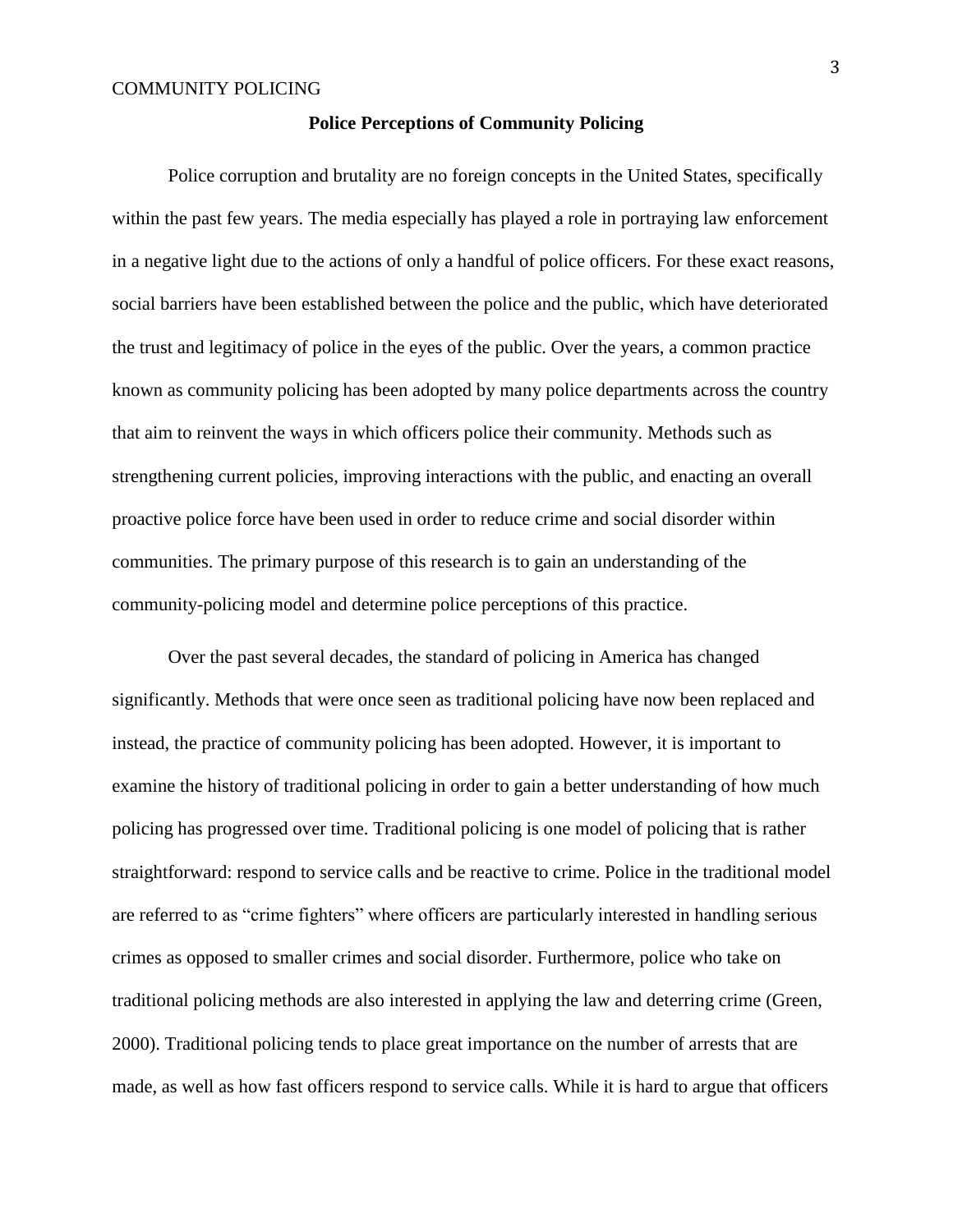responding to calls and arresting criminals is a *bad* thing, there is one component that is excluded from this type of policing practice; a proactive police force. Traditional policing is centered on more aggressive tactics, specifically when it comes to arrests. In fact, some officers under the traditional model feel as though the threat of arrest is the "best" way to gain control and compliance from those engaging in criminal behavior (Greene, 2000). This is exactly why police officers under this model are seen as socially isolated because instead of wanting to focus on community building, their main focus is to solely maintain structure and function. For this exact reason, social barriers have been created and police are viewed as a separate entity as compared to citizens in their community. With that being said, it is nearly impossible for police to control crime if they are only relying on themselves to do the job. Crime reduction should be considered a joint effort between both police agencies and the surrounding community.

While many may not agree with the methods of traditional policing, it has served as a stepping-stone toward more progressive methods of policing. The idea of a proactive police force has always been emphasized in the community-policing model. The goal of community policing is to analyze what underlying problems might be present in the community and devise a plan to counteract these issues. Because of this, community policing is on the rise in many departments across the country with the long-term goal being to focus on important community crime issues and social disorder rather than simply responding and reacting to service calls. Goldstein and Green (1990  $\&$  2000) have outlined the many promises that community-oriented policing has to offer. For starters, community policing has the ability to strengthen communities in order to resist and prevent crime and social disorder. There is no better place to start than the actual community itself in order to identify ongoing issues in different neighborhoods. Another promise of community policing is to create a "harmonious relationship" (Greene, 2000, p. 302) between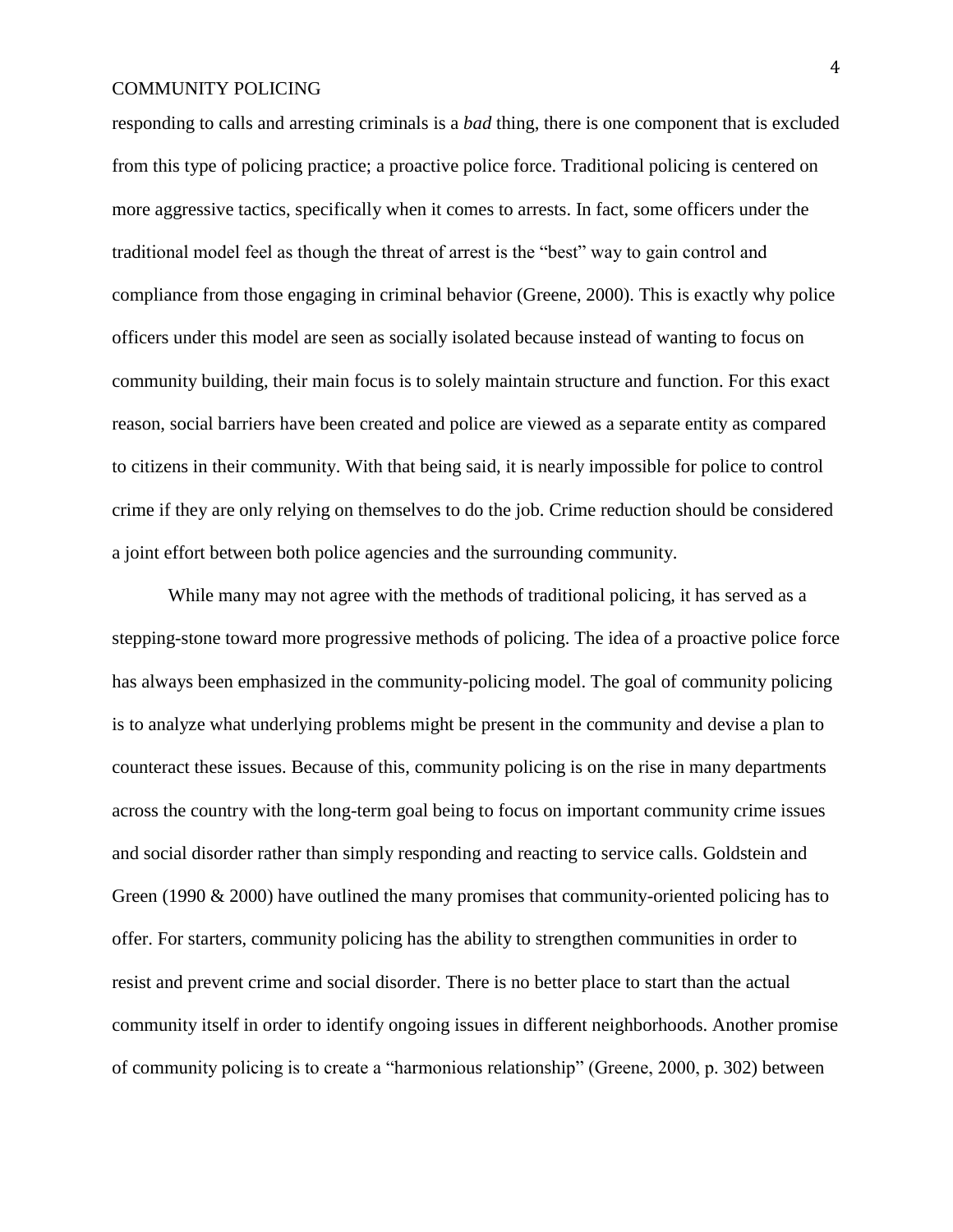the police and the general public. As mentioned before, several social barriers, such as lack of support and distrust, have been established due to controversial issues regarding policing. Community policing is a good starting point in breaking down these social barriers so that police can gain an understanding of community needs. Establishing a working relationship with the public will not only reinforce the legitimacy of police departments, but also allow the public to feel a strong sense of public safety in their community. This policing model in general is thought to produce more committed, empowered and analytic officers, which is a major reason for other departments to adopt this model in order to potentially reduce crime in their area (Green, 2000).

So what exactly is the best way for police departments to adopt the model of community policing? For starters, it is important for police departments to shift away from the traditional policing model since community policing emphasizes different beliefs and policing methods. Goldstein (1990; as cited in Greene, 2000) outlined specific requirements that are necessary in order for police to shift from their traditional model of policing into community-oriented policing. One of the first requirements in this shift is to view community policing as an "organizing philosophy" throughout the entire police department. The reason for this is because police agencies need their officers to view this as a direct way of policing. Rather than community policing being a temporary means of controlling crime, the term philosophy suggests that community policing should be a permanent way of thinking about improving public safety as a whole. The second requirement outlined by Goldstein regarding the adoption of community policing is for community policing to "take root in police agencies" (Goldstein, 1990; as cited in Greene, 2000, p. 302). In other words, all officers need to be on board with this change in policing tactics. While it is certainly impossible for officers to change their habits over night, it should be expected that in order for this model to succeed in any given police department, all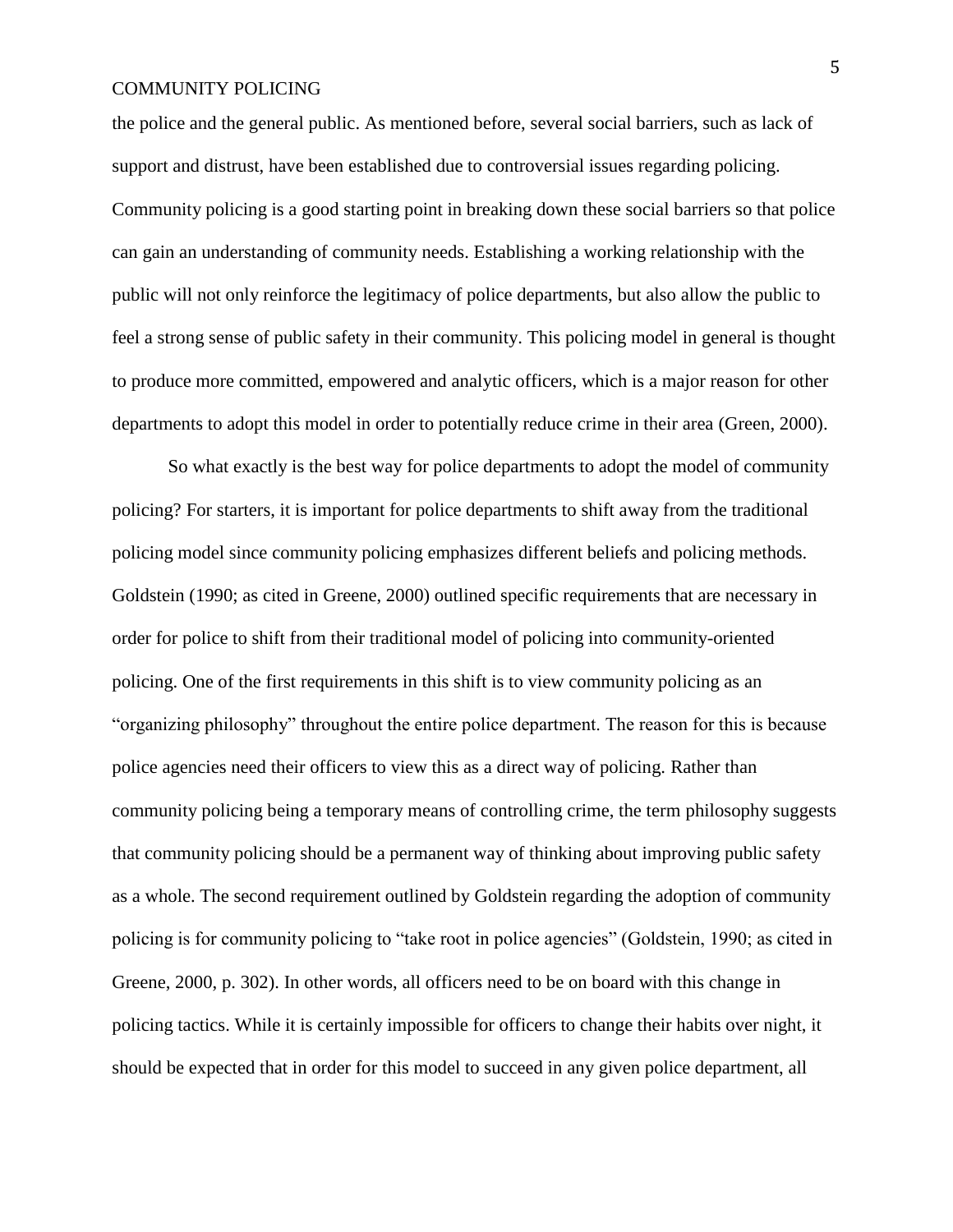officers should make every effort to enforce the same policing tactics when they are on the job. The third requirement in adopting this policing method is to "overcome resistance from the subculture of police" (Goldstein, 1990; as cited in Greene, 2000, p. 302). Subculture refers to danger, authority and efficiency which all happen to be terms associated with traditional policing. In order to have an effective department that runs on the basis of community policing, it is crucial for departments to resist these types of methods and instead focus on values outlined by community policing models. Lastly, one of the main requirements outlined by Goldstein (1990; as cited in Greene, 2000) insisted that both the police and the public work together to resolve community crime and disorder problems. It is simply not enough for police to respond to service calls and go on to the next task. It is important for them to engage with the public in order to conquer other underlying issues because these types of issues will always be present if nothing is done to resolve them. As Greene (2000, p. 302) explained, "such threshold requirements require that those who advocate and implement community policing see it as an alternative paradigm to traditional policing." In other words, in order to fully adopt the method of community policing, departments must be willing to completely reform their current practices and shift into more engaging, effective practices.

The entire idea of community policing has revolved around what has failed in other models of policing. Over the years, law enforcement has begun to re-examine the role of police departments as it relates to public safety. Fridell and Wycoff (2004) have outlined several characteristics of community policing. The first point outlined was that there has to be a mutual effort between the police and the community in identifying problems of crime and disorder. Additionally, the police *alone* cannot control crime. While every effort is made to reduce crime and keep social order under control, the police are not capable of knowing every bit of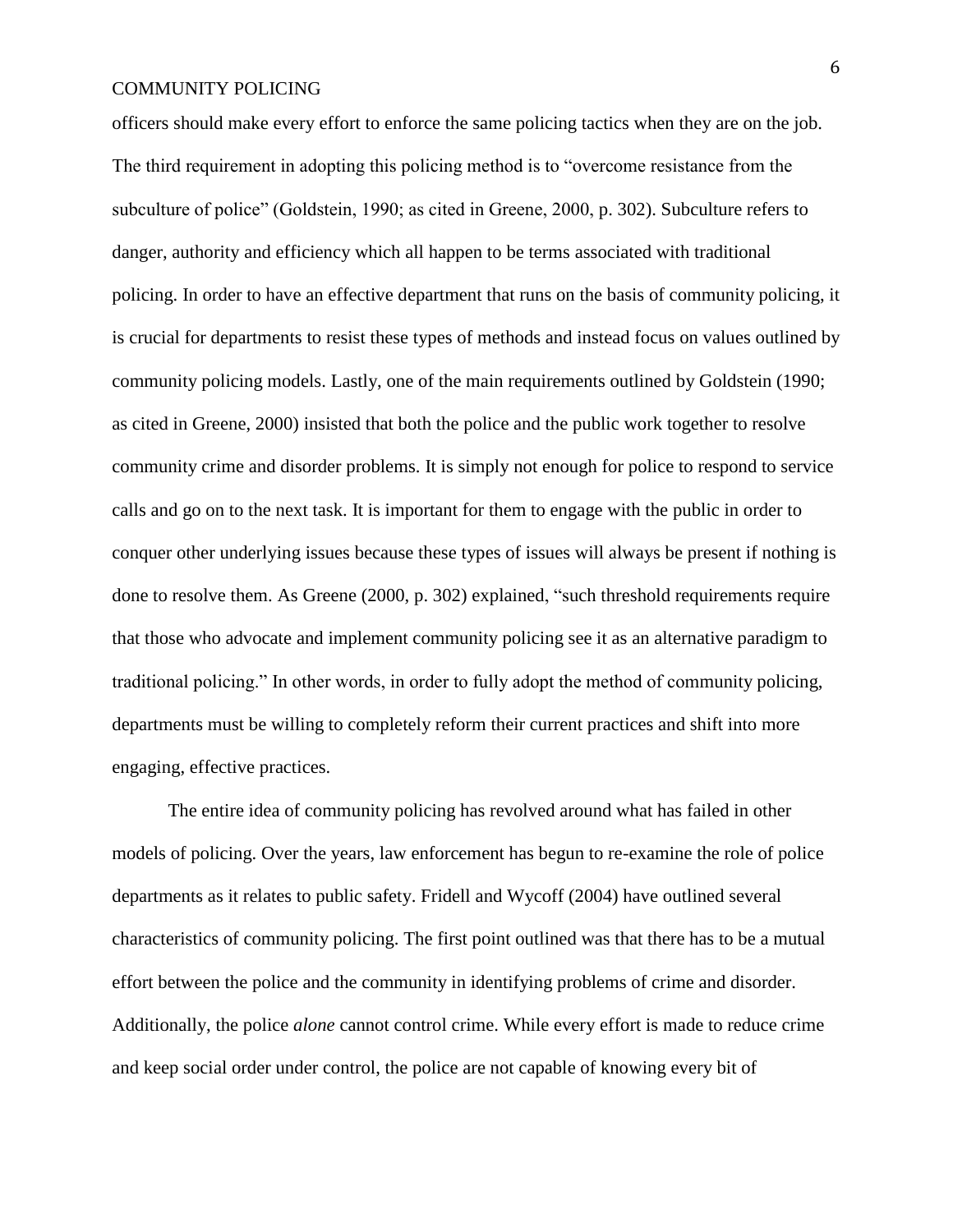information pertaining to crime in their community. It is important that they rely on the public to give them tips and point them in the right direction in order to be more aware of what is going on in certain neighborhoods. The last characteristic revolves around a proactive versus reactive police force (Fridell & Wycoff, 2004). Being proactive allows for the deterrence of crime due to how engaging officers are when they respond to service calls. This is a more effective means of policing as opposed to being reactive because instead of simply responding to the service call, officers are determined to get to the root cause of the problem in order to deter similar crimes in the future.

Policing strategies, specifically in community-oriented policing, are effective when key elements are taken into account. In order to explain why community policing has the potential to be an extremely effective model, it is important to review its core elements. Some of the major themes of community policing in the literature include: community engagement, problem solving, and "decentralizing" police organizations.

Research on policing has indicated that in order to begin the process of reducing crime in surrounding communities, it is crucial that the relationship between law enforcement and the public be improved. For example, Fridell and Wycoff (2004, p. 4) explain that "the police are the public and the public are the police." This idea reflects the theme of community engagement because police should not have to separate themselves and be their own entity. Instead, one of the terms associated with community engagement is the idea of a partnership. Community policing is thought to be a partnership between the police and the public that allows both parties to counteract issues of crime and social disorder in the community and increase public safety for everyone. Skogan (2008) pointed out that working with the public can allow for new policing priorities to emerge. In other words, allowing citizens to share their input might shed light on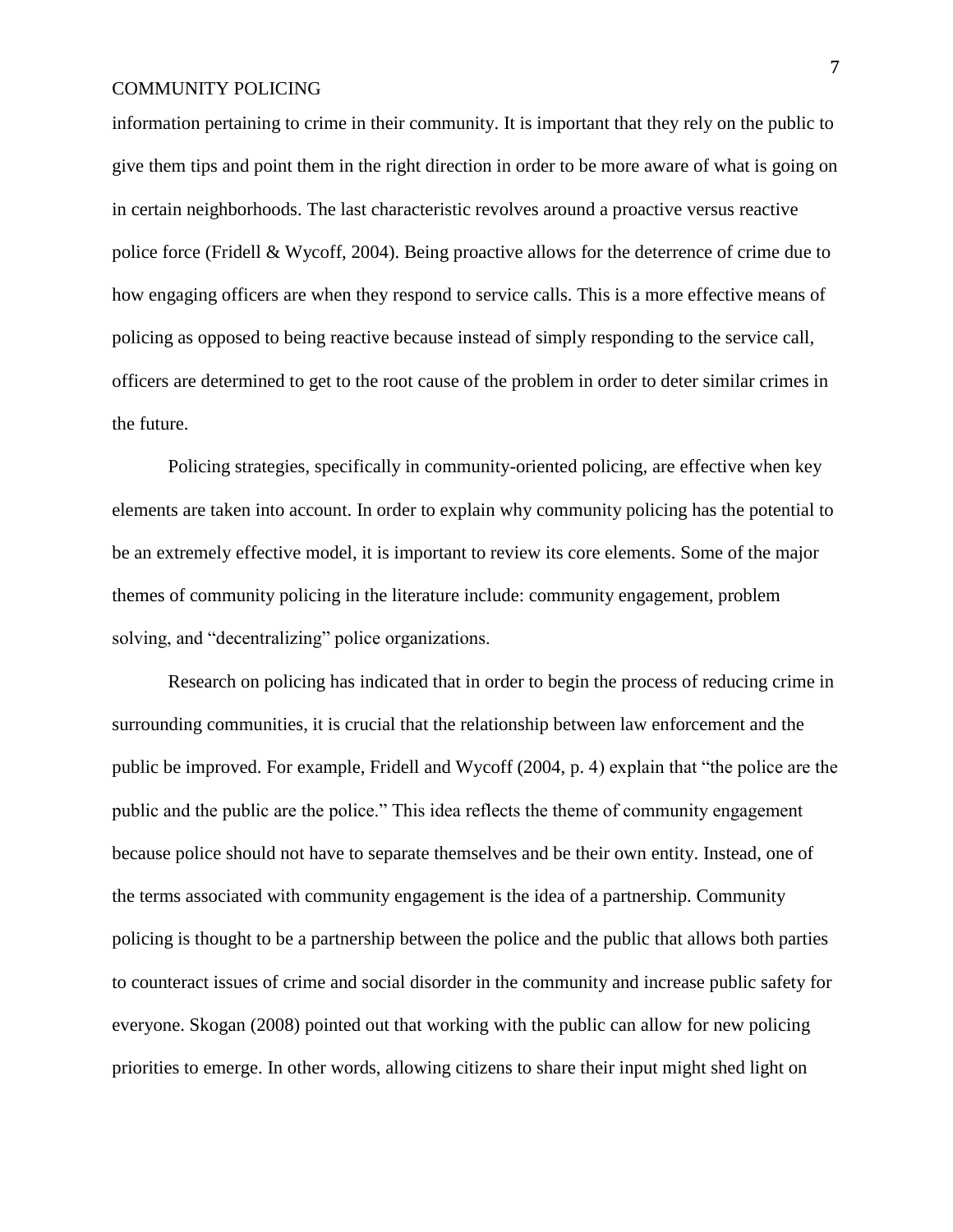issues happening in the community that the police otherwise may not have known about. Skogan explained, "Departments need to reorganize in order to provide opportunities for citizens to come into contact with their officers under circumstances that encourage these exchanges. There has to be a significant amount of informal contact between police and residents, so that trust and cooperation can develop between the prospective partners" (Skogan, 2008, p. 47). Not only does forming a partnership strengthen the bond between the police and the community they serve, it also allows for citizens to help maintain order within their own community.

A second theme seen throughout research on community policing is problem solving. Stein and Griffin (2017) point out that policing strategies are most effective when key elements of the neighborhood are taken into account: levels of cohesion and trust, shared expectations among residents, feelings of safety, and crime as a problem. As previously expressed, the police cannot prevent or control crime all by themselves. Community members can help the police understand the scope of the problems that are occurring in their own neighborhoods. With that being said, it is important to improve the quality of interactions among neighbors. This in turn would likely increase the feelings of safety among citizens (Stein & Griffin, 2017). Citizens often play the role of informants when it comes to crime, considering they are the ones living in the community. Unlike police, citizens are more likely to hear or witness incidents firsthand. Additionally, it is important for the police to empower residents to take responsibility for their neighborhood. In doing so, the message will be made clear that the residents care about their neighborhoods and are working to prevent crime (Lawrence & McCarthy, 2013).

Police, on the other hand, have their own techniques of problem solving that are separate from working with the public. Problem solving is a method used by the police in order to improve crime reduction strategies. For example, Skogan (2008, p. 50) explained that problem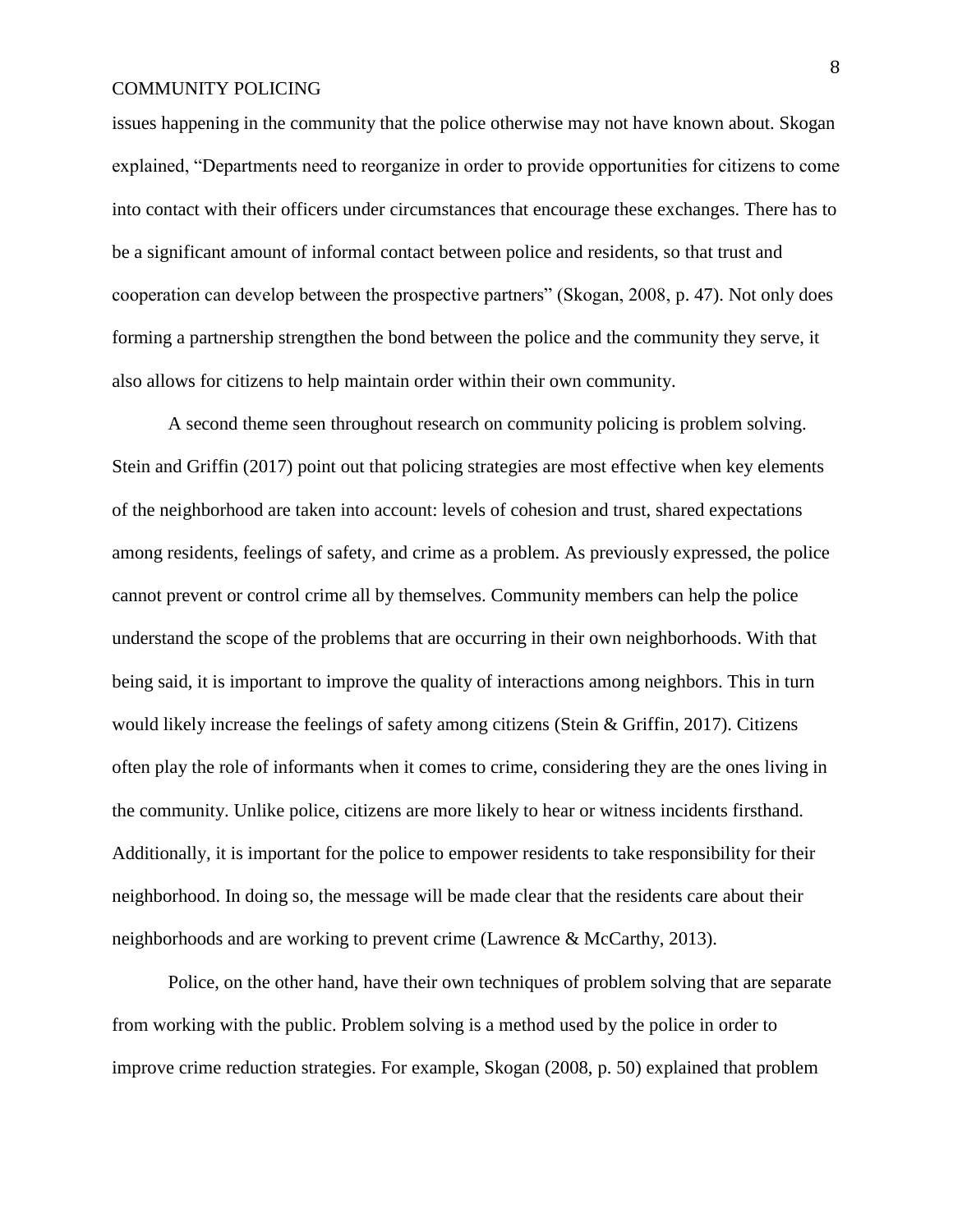solving "highlights the importance of discovering the situations that produce for calls for public assistance, identifying causes which lie behind them and design tactics to deal with these problems." In this case, officers should be primarily concerned with determining patterns to certain crimes in order to prevent them from happening in the future.

Another common theme of community policing is decentralization. Decentralization refers to changes in the organizational structure of a police department. The structure of the police department becomes "less hierarchical" (Lawrence & McCarthy, 2013, p. 6) and instead allows officers to have individual authority over the way they resolve community conflict. The decentralization of police departments also involves situational leadership among individual officers. It is the responsibility of individual officers to assess the situation and determine how they want to approach it. Officers are encouraged to take the initiative and come up with "creative solutions to specific neighborhood problems without the restriction of blanket, overlyrigid policies" (Lawrence & McCarthy, 2013, p. 6). Decentralization requires an all hands on deck mindset because community policing will not be effective if every officer does not make the effort to change the nature of their own police work.

In conclusion, community police cannot be effective unless all of these themes are fulfilled. There cannot be an organizational transformation without community engagement and problem solving and vice versa. Greene (2000, p. 334) argued that "police departments will not be prepared to achieve effective problem solving and community partnerships until the beliefs, perceptions, attitudes and behaviors of individual police officers become more compatible with the redefinition and enlargement of their jobs as prescribed by the community policing model." Overall, community policing is a long-term commitment to reducing crime. Establishing working relationships with community members, working to identify the root causes of crime,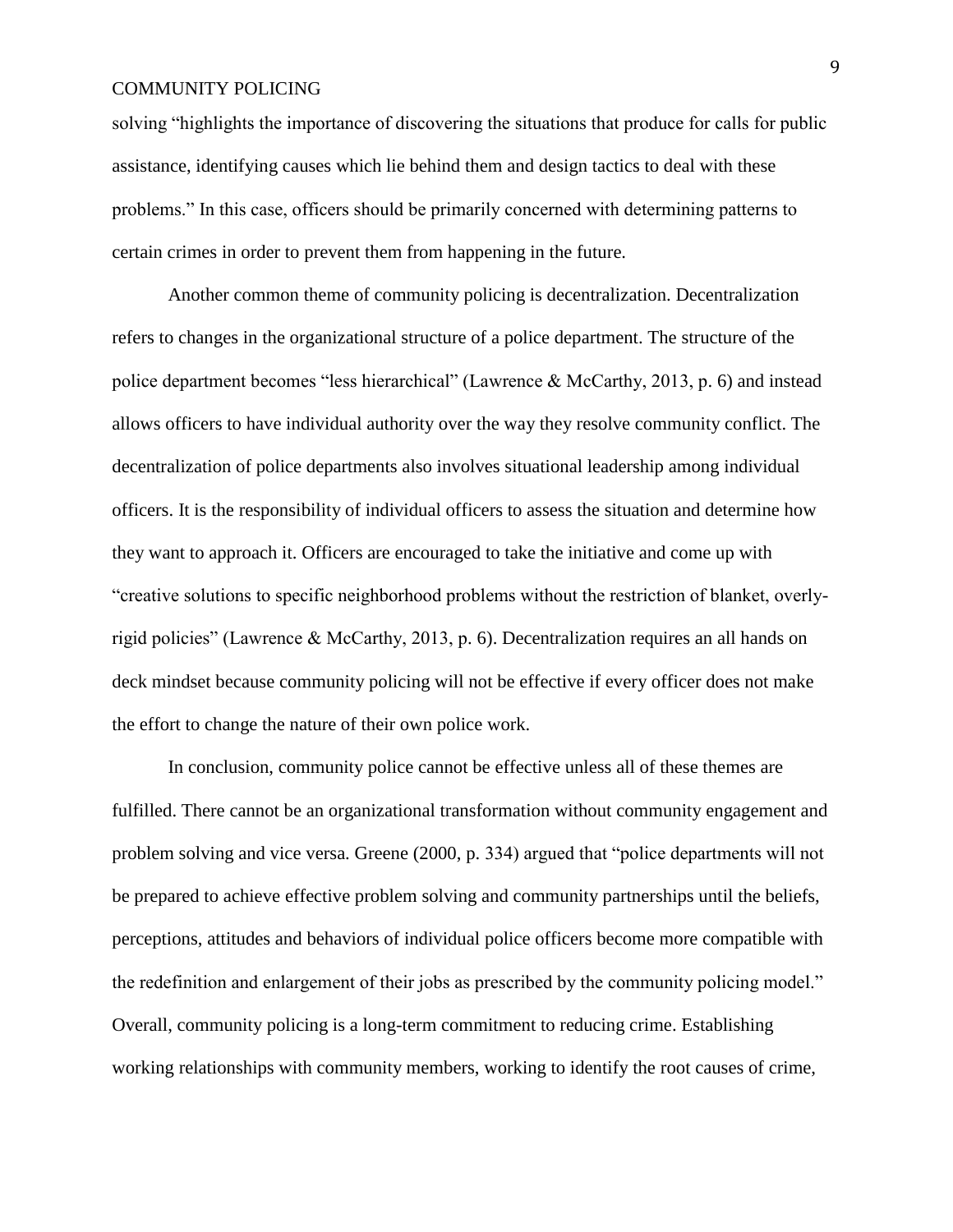and transforming the structure of the police department will ultimately make for a successful police department.

### **Methodology**

Community-oriented policing is a common practice adopted by police agencies to build ties with community members in order to address crime and social disorder. Community policing is often implemented when other forms of policing, such as traditional, begin to fail and create social barriers between law enforcement and community members. While crime certainly persists, police agencies have resorted to turning to the public to help address issues going on in their very own community in order to increase public safety. While this method of policing may appear to be widely accepted from both the public and the police, it cannot be completely confirmed without examining perceptions of sworn police officers. The purpose of this research study is to gain an understanding of what police officers perceptions are on the practice of community policing.

#### **Description of Study**

The research methodology for this study will consist of an online convenience survey administered through Google Forms. The survey consists of a series of Likert-scales that are designed to measure police officers' perceptions of community policing. For example, one of the statements says, "Community policing is a practice that should be adopted by all police departments". Participants will then have four options to choose from: strongly agree, agree, disagree or strongly disagree (please see appendix). Survey statements address certain criteria in community policing, such as relationships with community members, crime rates, as well as department policies and practices. The survey concludes with demographic information.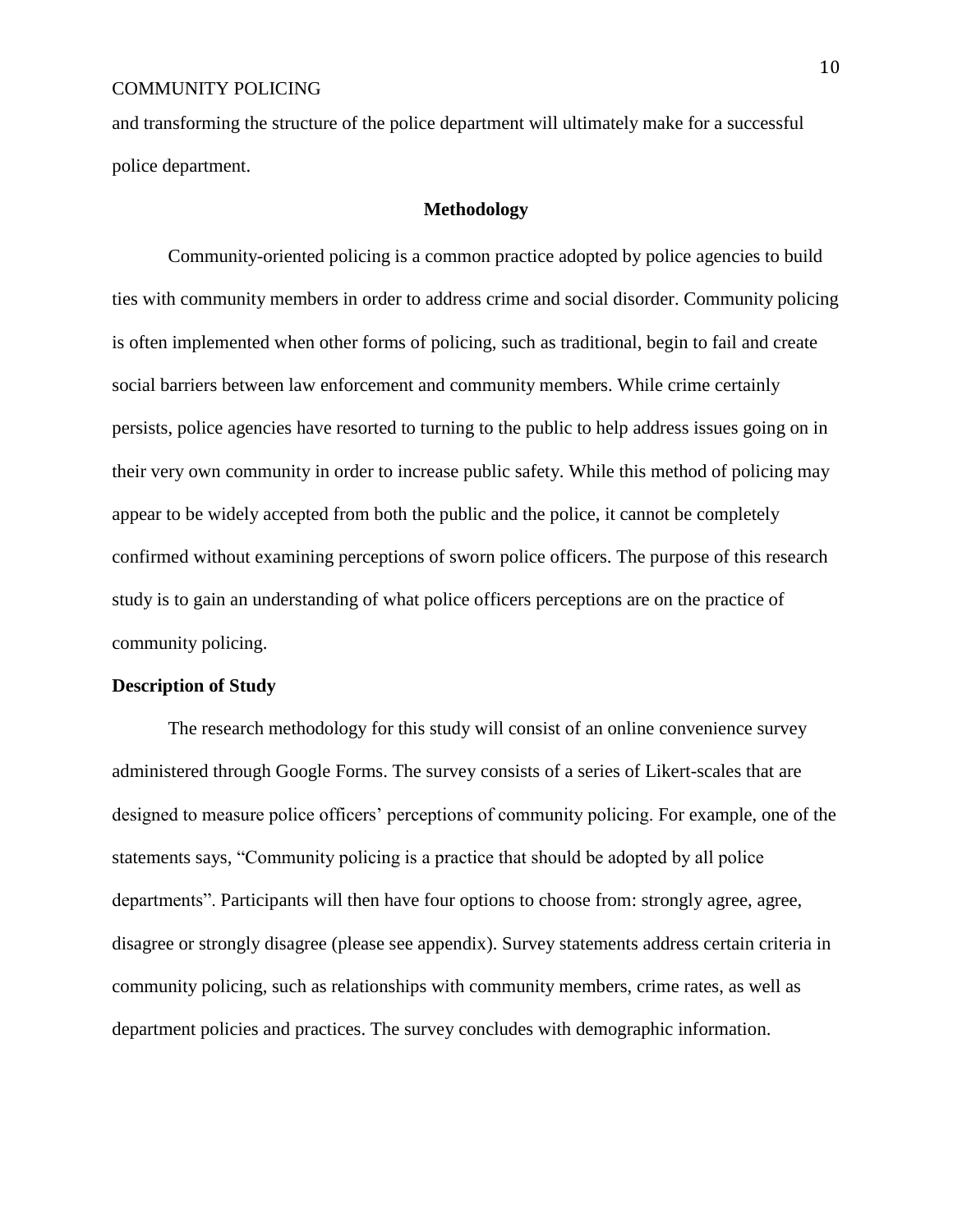Participants will be asked to indicate the number of years they have been involved in law enforcement, their rank in the police force, their age, gender, and race/ethnicity.

Google Forms was chosen because it allows each individual question to be analyzed, which makes it easier to determine the most common responses. Additional reasons for why the survey instrument was the chosen method is due to the fact that computer technology has allowed for researchers to collect data that is generated for them. Surveys, specifically Google surveys, generate pie charts that give percentages for each question. Responses to each individual question are grouped into their own pie chart, which is extremely beneficial in analyzing the answers that participants gave. The purpose of this survey is to analyze responses from participants and identify common themes. The end goal is to be able to draw a conclusion on what police officers attitudes are toward the community-policing model.

#### **Sampling Method and Frame**

The final sample size in this study consisted of forty-five sworn police officers from various departments located on the South Shore of Massachusetts. At the conclusion of this study, the response rate consisted of a total of forty-one participants.

#### **Research Question**

The research question was to determine whether police officers believe community oriented policing is more effective at reducing crime and social disorder compared to more traditional models of policing.

#### **Results**

 After administering a convenience survey on the topic of community policing to individual police officers, there were a total of forty-one responses received. Each response gave valuable insight regarding police officers perceptions toward the practice of community policing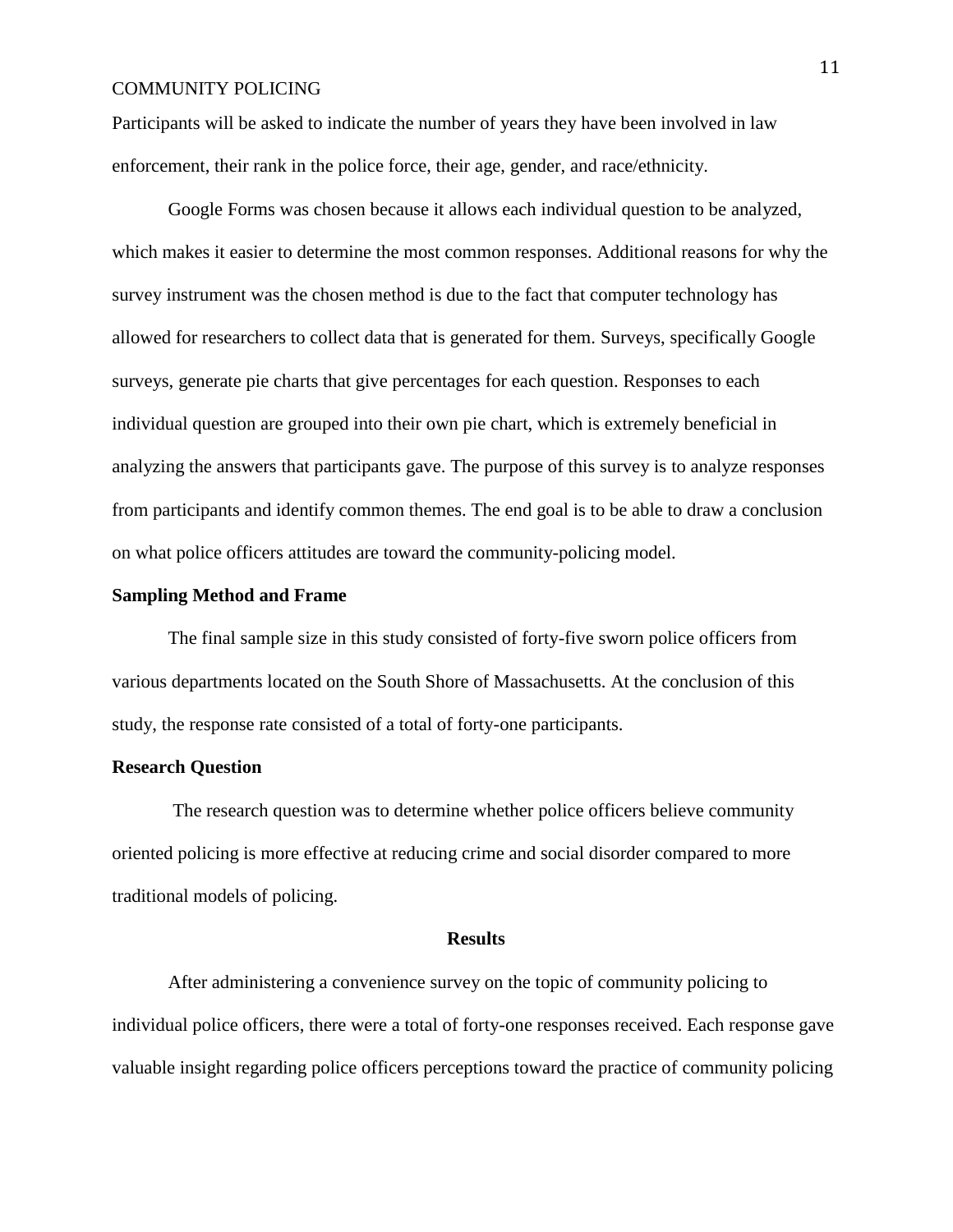and what they believe does and does not work. There was a consistent theme among all of the responses in terms of support for community policing. Each response indicated that community policing is an effective way of building a positive relationship with the public and that their own department strongly supports this practice. It was clear through the results that police officers feel strongly about community policing and believe that it is a practice that all police departments should implement.

While many of the survey responses demonstrated a steady consistency, there were a few questions that had significant differences in responses. One of the questions asked during the survey was whether or not participants believe that community policing is the *most effective* means of reducing crime and social disorder. Responses to this question were completely split, with half agreeing and the other half disagreeing. This was by far the most interesting portion of results due to the fact that opinions were completely 50/50. In order to get a better understanding on the reasons behind these opinions, I turned to the section of the survey that allowed participants to provide any other thoughts they may have on community policing. It was here that reasons for disagreement were shared, and many of the reasons for disagreeing were extremely similar in nature. To sum it up, participants who disagreed with community policing being the most effective method believed that while community policing is certainly a good idea in theory, it is not a "one size fits all" approach to policing. Participant's explained that it is not the answer to all issues, specifically because every community has different demographics and different areas of concern. Additionally, community policing is thought to also face struggles due to there being a lack of partnership. Feedback provided from survey participants explained that both law enforcement and residents are not equally committed. As one participant pointed out, some citizens do not appreciate the work of police and often have a negative view toward law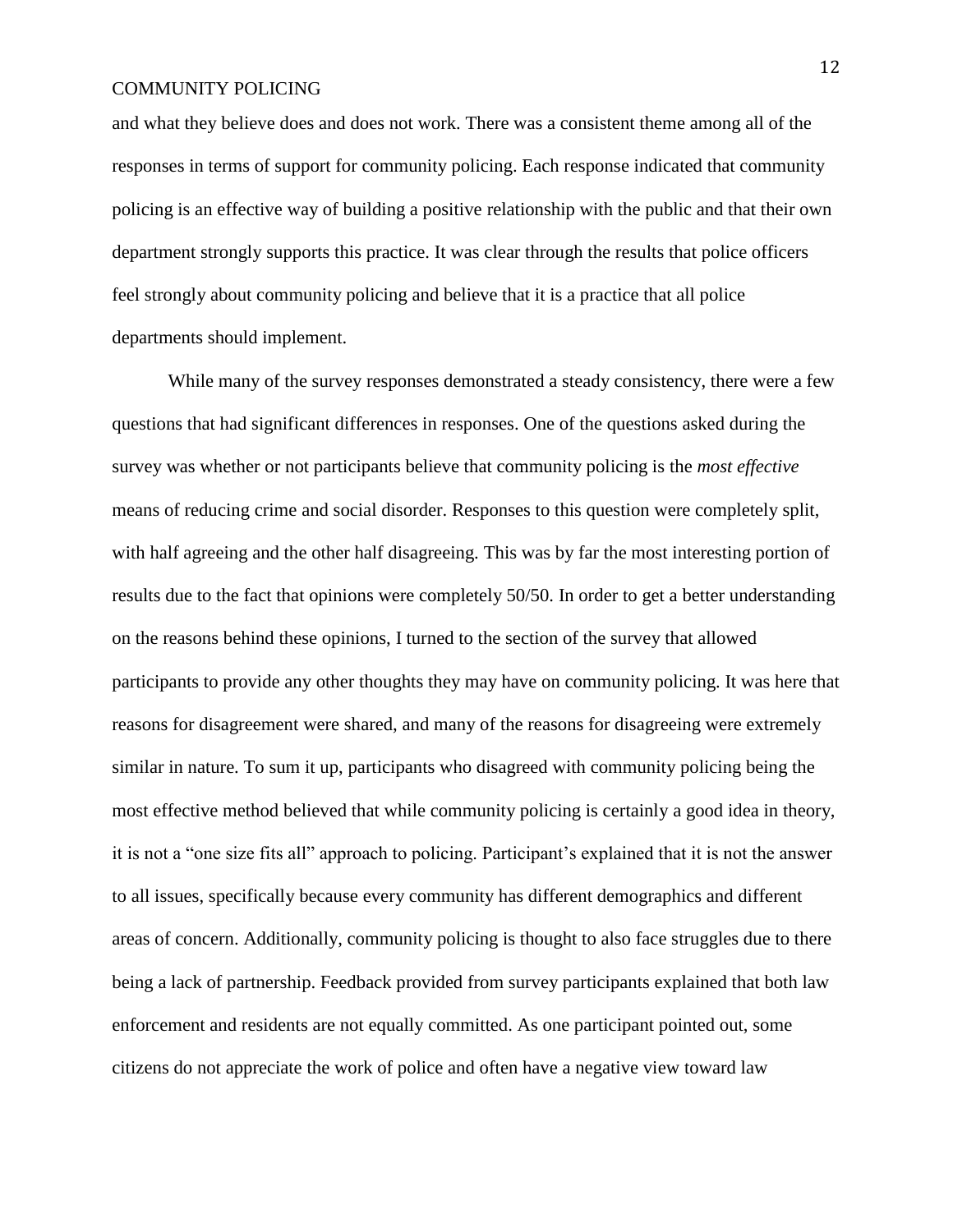enforcement. On the other hand, another participant explained that the hardest part to community policing is getting all officers to believe that this practice actually works. Many officers want to see instant resolution rather than trying to work through the problem at hand. In both cases, it is nearly impossible for community policing to be effective if both parties lack their end of the partnership. Additional feedback from one individual participant stated, "there has to be a multifaceted approach to crime reduction. Community policing is important, but not the singular answer. Parents, courts, schools, and clergy also need to remain engaged. It takes a village.'' Other survey responses seemed to reflect this same idea; community policing is effective in conjunction with other tactics, but is not effective alone.

 On the other end of the spectrum, participants who agreed with community policing being an effective means of reducing crime and social disorder also gave some perspective. A large portion of the feedback put emphasis on the idea that community policing is a partnership between the police and the public. The responses indicated that it is crucial for officers to develop working relationships with the people they serve. In order to better serve the community, officers have to get to know the residents first. By doing so, it strengthens the bond between the police and the people they serve and allows for mutual respect. During the survey, approximately 74.4% of participants agreed that citizens in the community they police have respect for police officers while another 12.8% strongly agreed. Roughly 12% of participants claimed to disagree with the fact that the public did not have respect for police officers in the community. Overall, each survey response indicated that community policing is a great tool so long as both the community and police are willing to participate.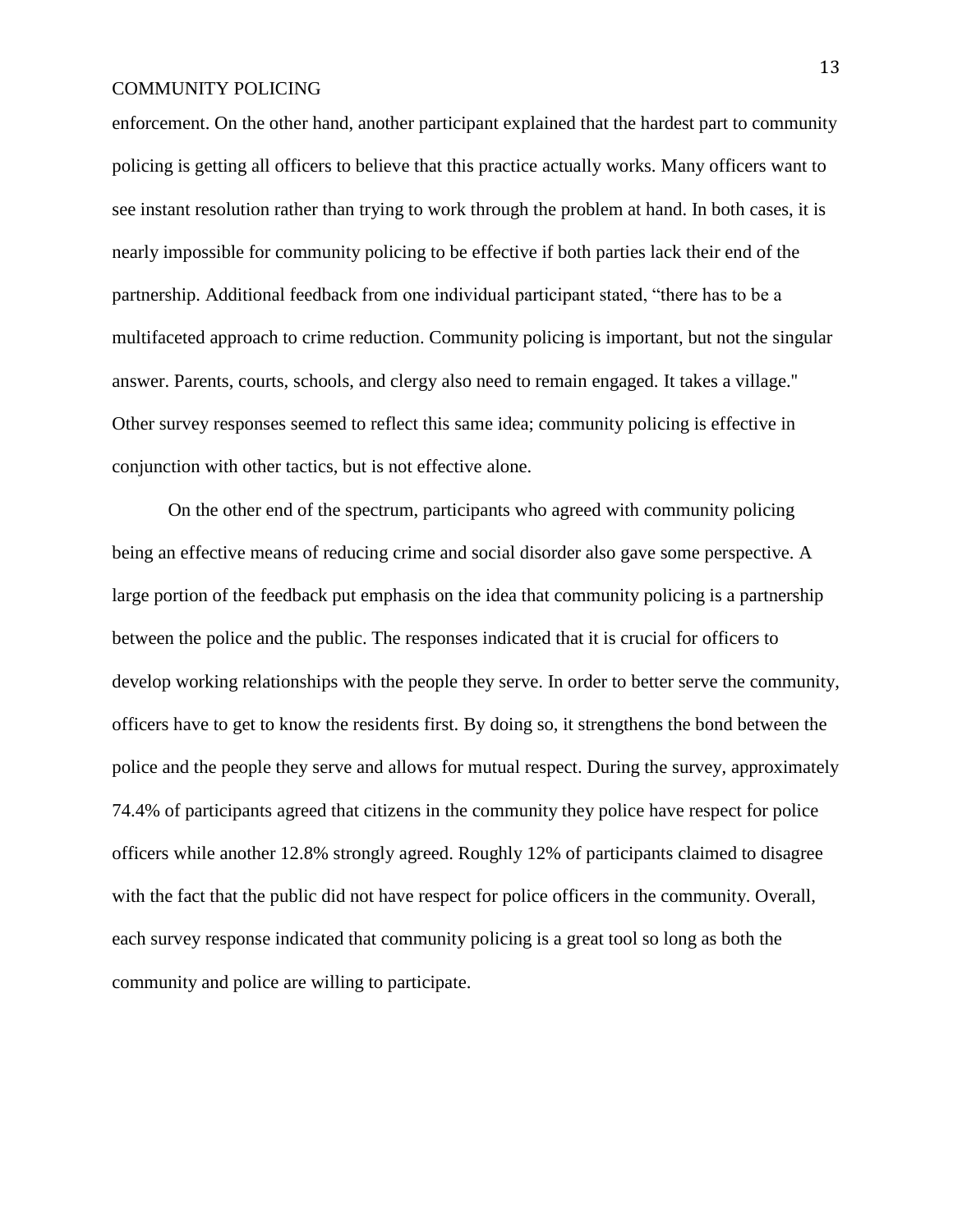#### **Discussion**

 The purpose of this study was to determine what police officers attitudes are towards the practice of community policing. Although this study made every effort to provide an accurate depiction of police perceptions, there were certainly limitations involved. For starters, the sample group that volunteered to respond to the survey only consisted of approximately forty-five police officers. While responses were certainly critical to this research, it may not have been representative of *all* police departments in the United States. In other words, what works for a few police departments in Massachusetts may not be the best option for other departments across the country. The data only represents a small portion of police officers and therefore may not portray an accurate depiction of police officers perceptions on community policing.

 A second limitation has to do with the fact that the responses were only representative of police officers. While the purpose of this study was to analyze police officers perceptions, it is possible that their attitudes differ from that of the general public. For instance, if law enforcement agencies were to confirm that they found community policing to be a useful practice, we would have to *assume* that the public feels the exact same way considering the idea of community policing is a partnership between the two parties. The last limitation involves the survey instrument being used to conduct this study. While the survey is an easy and fast way of receiving responses, there is no guarantee that all participants will fully understand what is being asked of them in the survey. Although questions are designed to be as straightforward as possible, we cannot assume that everyone will fully comprehend each question and answer it accordingly.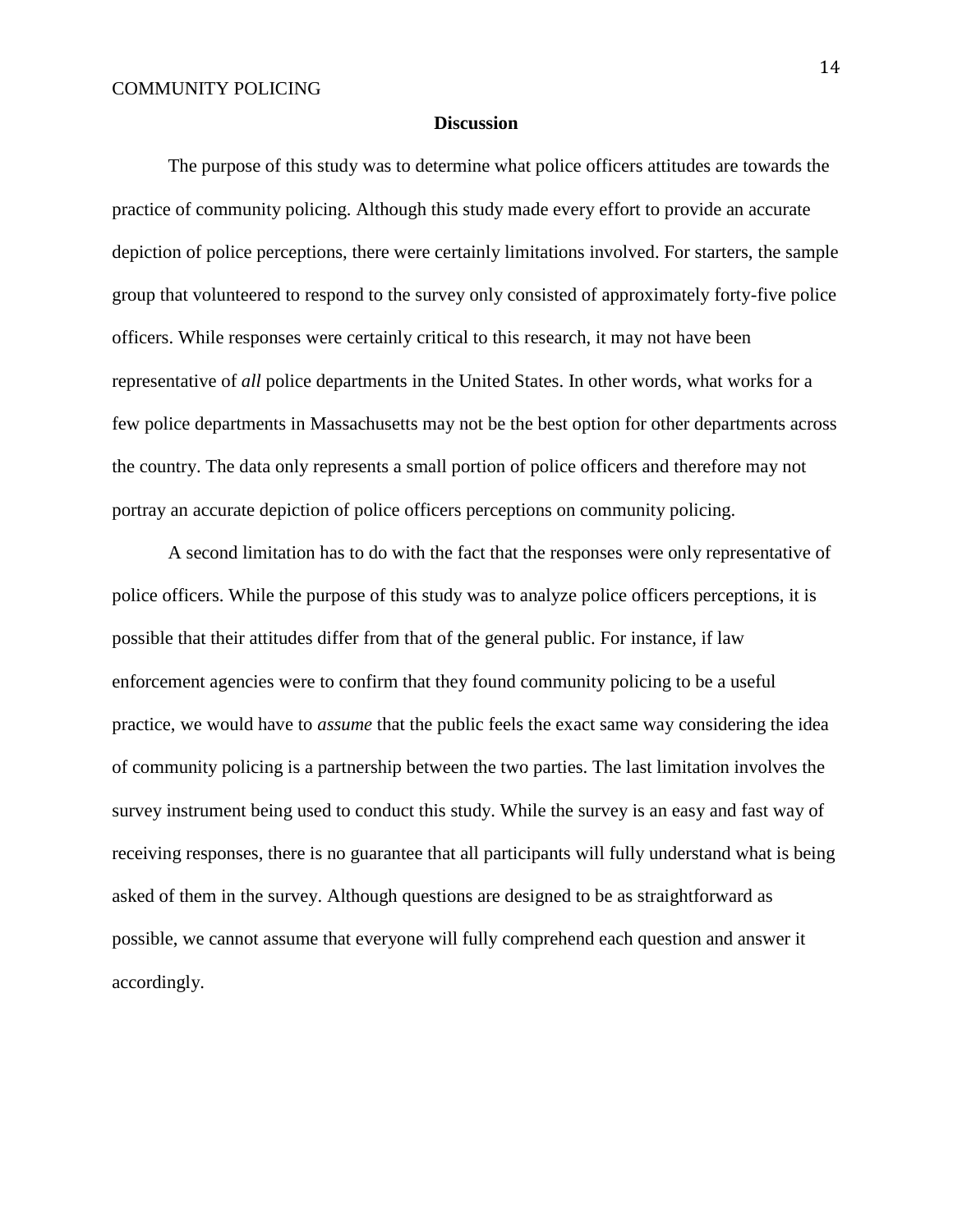#### **Conclusion**

Based off of this research study, there are a few conclusions that can be drawn about police officers perceptions on community policing. It is clear that community relations are critical in building a trust factor between the public and the police. Community policing allows officers to better serve their community as long as a strong partnership is fostered and a mutual trust exists. Furthermore, the effectiveness of community policing relies heavily on both law enforcement *and* community members being committed to this partnership. There also appears to be a divide in opinion on community policing in terms of its effectiveness. While many officers believe this practice is a tried and true method, others believe that community policing is not the singular answer to reducing crime and social disorder. Rather, it is important to recognize which communities can benefit from community policing and which communities may require other means of policing in order to hold offenders accountable. The history of policing has seen significant progression over the years with departments changing the structure of their policing tactics. The implementation of community policing has opened new doors for police officers to approach issues of crime in a proactive manner. Nonetheless, if law enforcement agencies continue to take strides toward addressing issues of crime while maintaining a partnership with community members, policing in general will see even more improvements in years to come.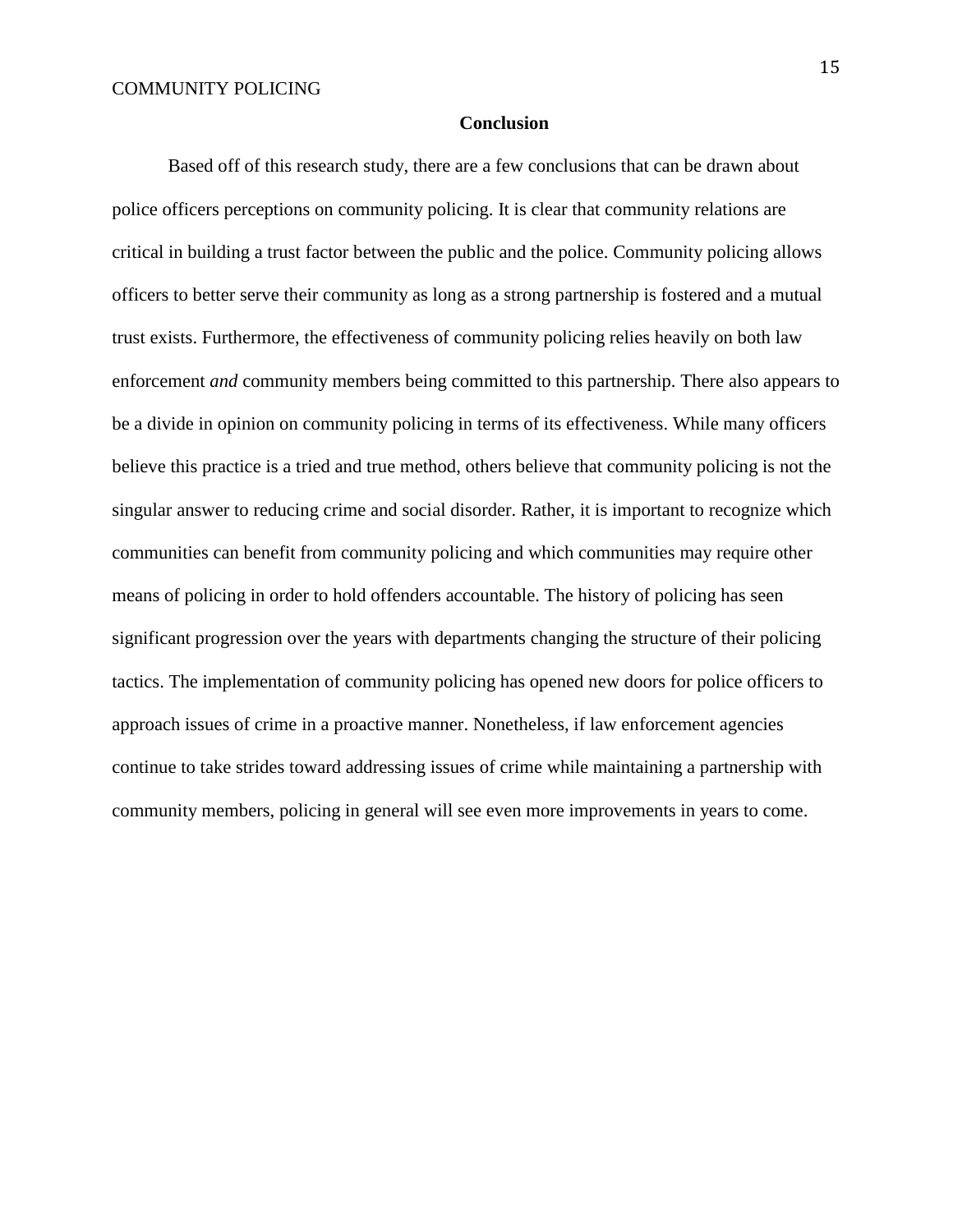#### **References**

Fridell, L., & Wycoff, M. (2004). *Community policing the past, present and future.* Washington, DC: Police Executive Research Forum.

Goldstein, H. (1990). *Problem oriented policing*. New York, NY: McGraw-Hill.

- Greene, J. R. (2000). Community policing in America: Changing the nature, structure, and function of the police. *Policies, Processes, and Decisions of the Criminal Justice System, 3*, 290-370.
- Stein, R. E., & Griffith, C. (2016). Resident and police perceptions of the neighborhood. *Criminal Justice Policy Review, 28*(2), 139-154. doi:10.1177/0887403415570630
- Lawrence, S., & McCarthy, B. (2013, November). *What works in community policing? A best practices context for measure y efforts.* University of California Berkley, School of Law: The Chief Justice Earl Warren Institute on Law and Social Policy.
- Skogan, W. (2008). An overview of community policing: Origins, concepts and implementation. *The Handbook of Knowledge-Based Policing: Current Conceptions and Future Directions,* 1st ser., 44-54.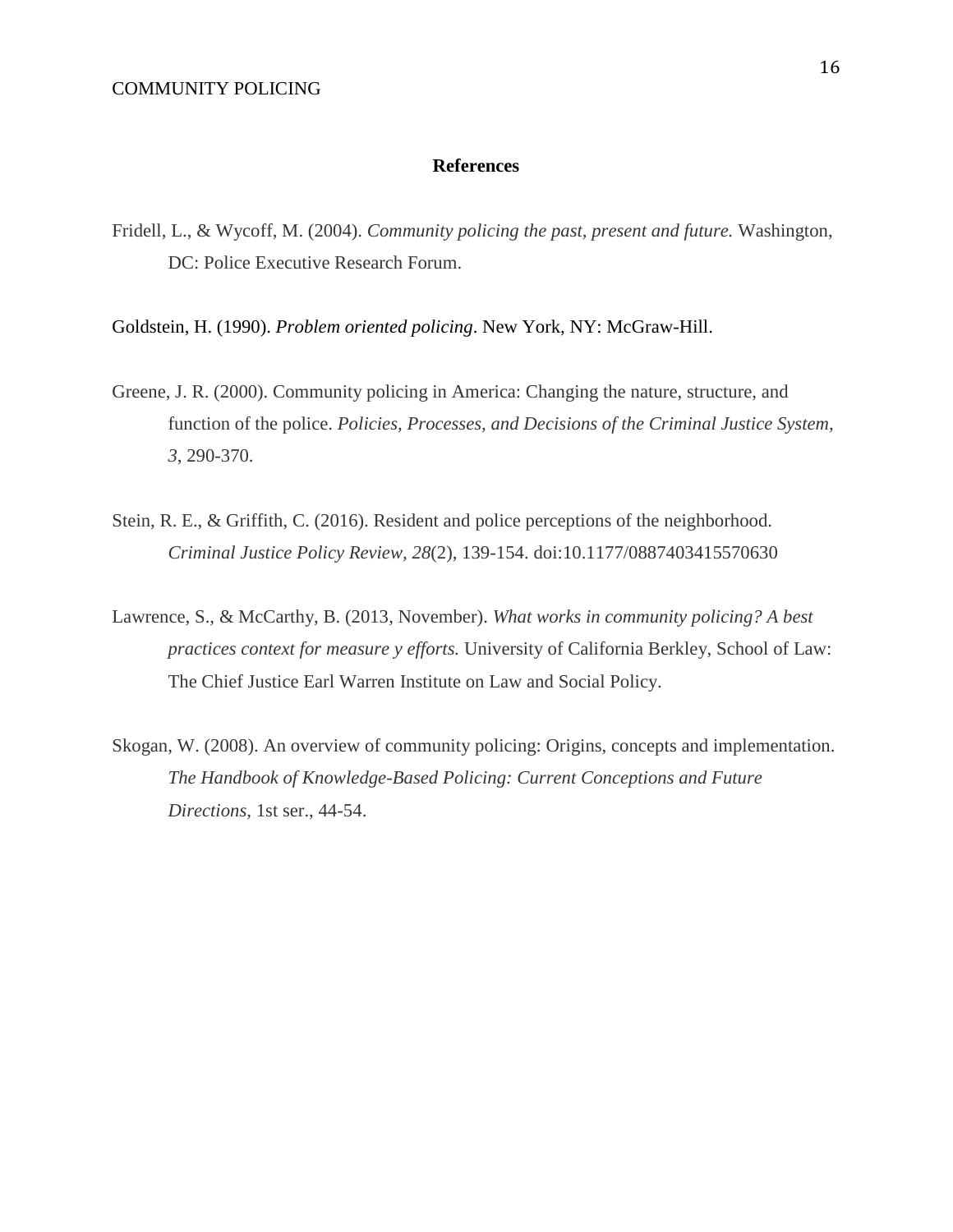# **Appendix**

# **To what extent do you agree with the following statements:**

Community policing is thought to encourage partnerships between police officers and the people they serve in order to solve public safety issues.

- o Strongly Agree
- o Agree
- o Disagree
- o Strongly Disagree

My department supports the practice of community policing

- o Strongly Agree
- o Agree
- o Disagree
- o Strongly Disagree

Community policing is an effective way of building a positive relationship with the public.

- o Strongly Agree
- o Agree
- o Disagree
- o Strongly Disagree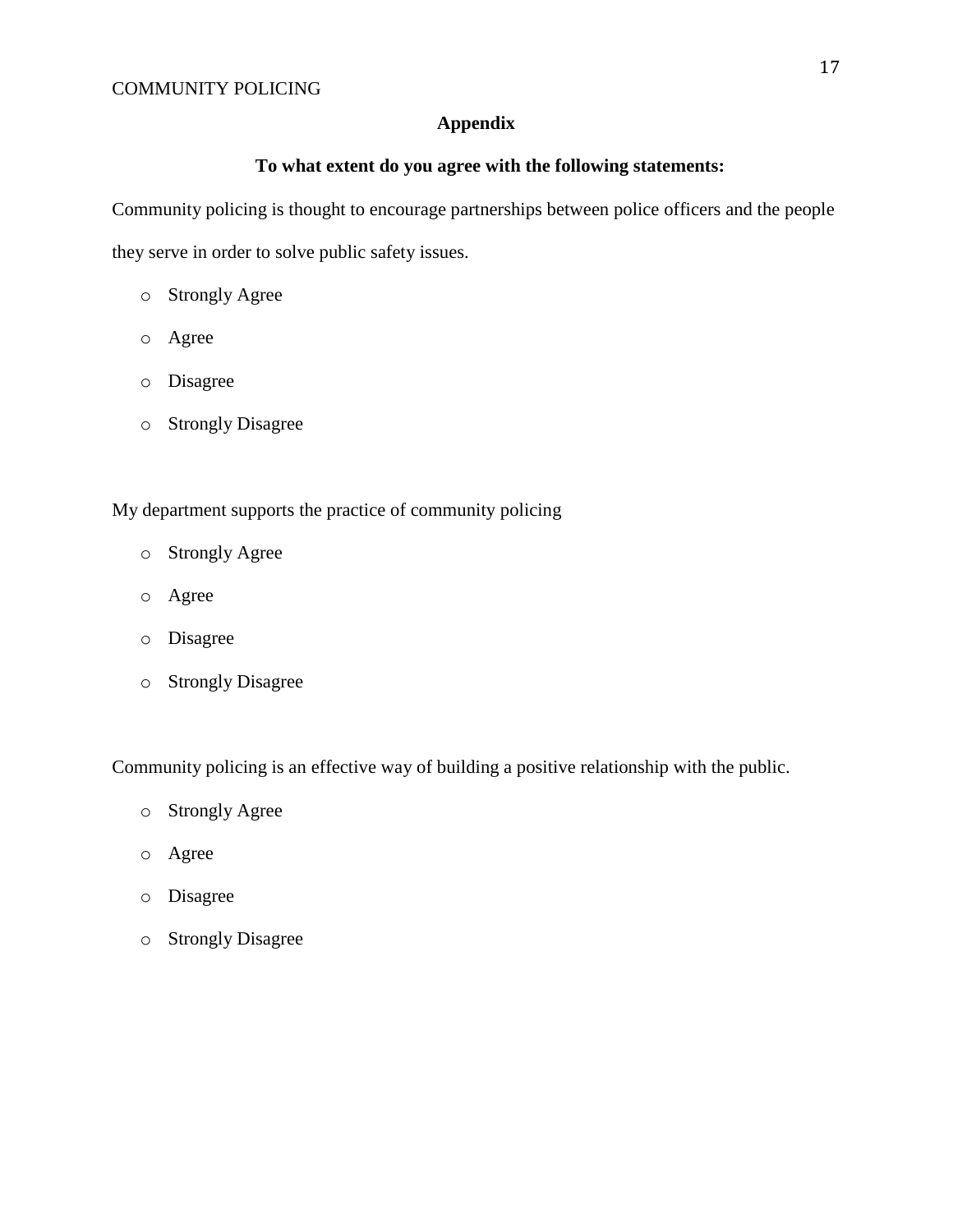Community policing is a practice that should be adopted be all police departments.

- o Strongly Agree
- o Agree
- o Disagree
- o Strongly Disagree

Police academies should extensively educate and train potential officers on the concept of

community policing

- o Strongly Agree
- o Agree
- o Disagree
- o Strongly Disagree

Community policing is the most effective means of reducing crime and social disorder

- o Strongly Agree
- o Agree
- o Disagree
- o Strongly Disagree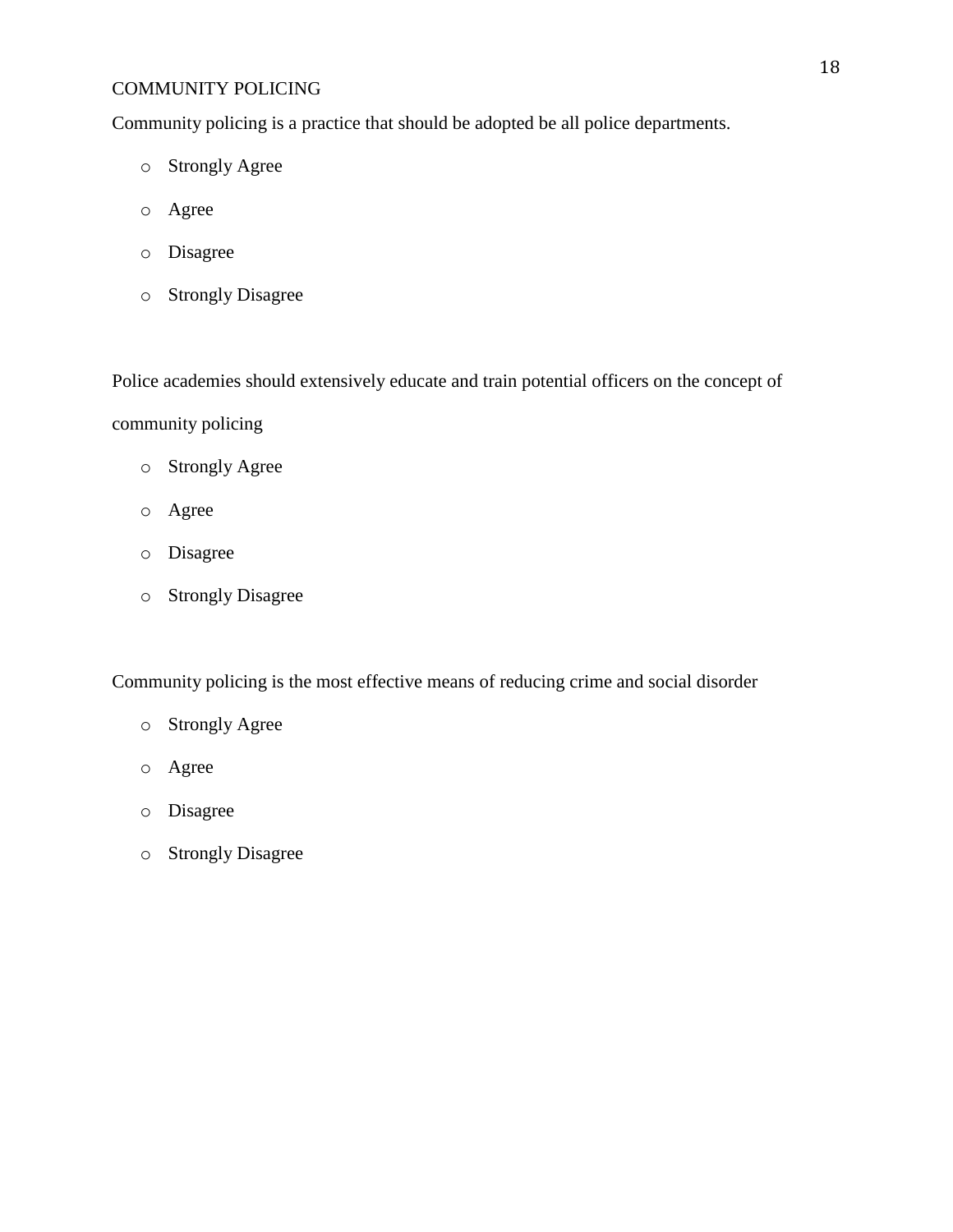A police officers' attitude towards the public determines whether or not community policing will be effective.

- o Strongly Agree
- o Agree
- o Disagree
- o Strongly Disagree

Police officers should be regularly assigned to certain areas in the community in order to get to know the residents better

- o Strongly Agree
- o Agree
- o Disagree
- o Strongly Disagree

Establishing good relationships with citizens should be a priority in policing

- o Strongly Agree
- o Agree
- o Disagree
- o Strongly Disagree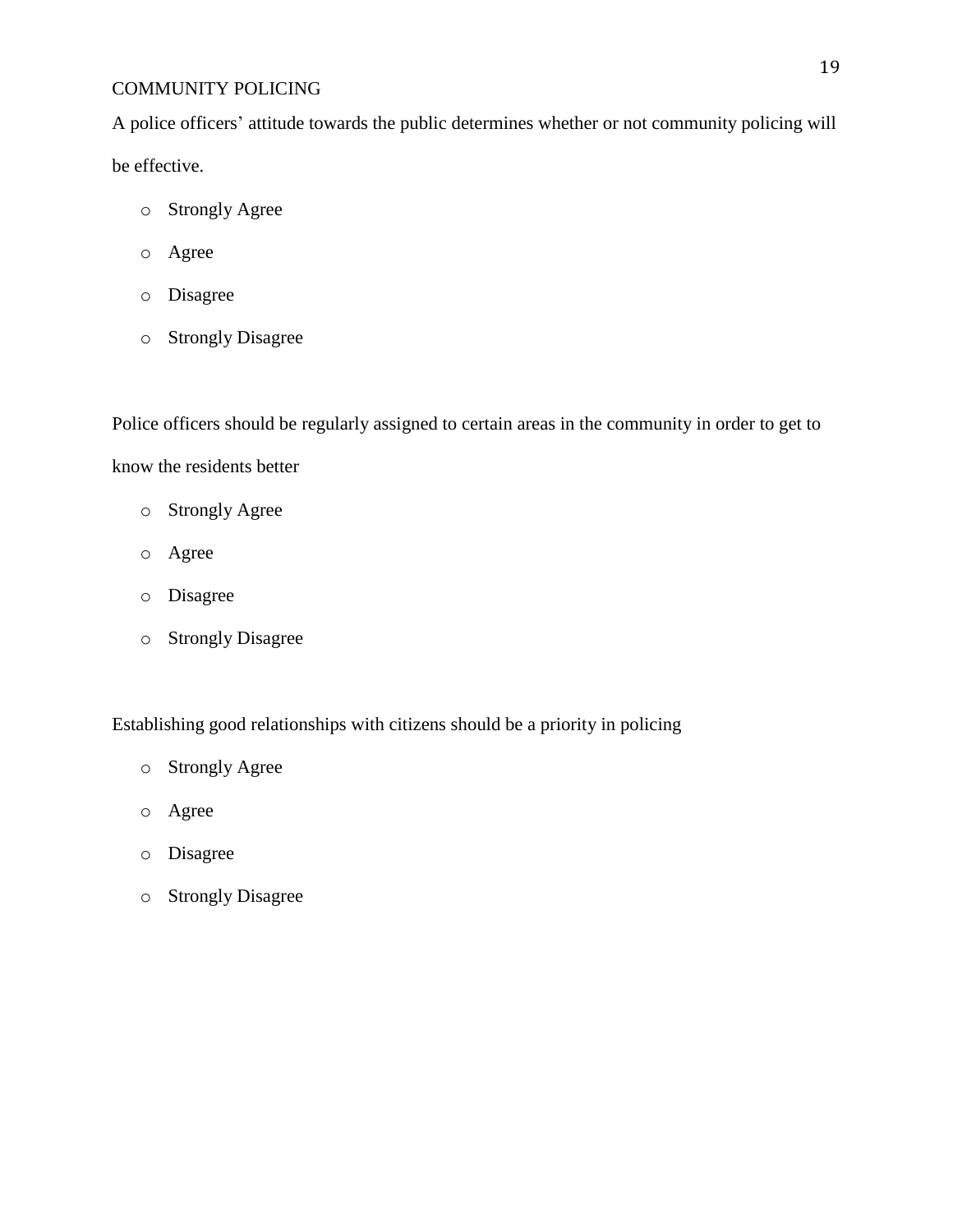The community that I police has a high crime rate

- o Strongly Agree
- o Agree
- o Disagree
- o Strongly Disagree

Officers who patrol neighborhoods with high crime rates are more likely to have negative

attitudes toward the public

- o Strongly Agree
- o Agree
- o Disagree
- o Strongly Disagree

My department takes citizens input on community issues into consideration

- o Strongly Agree
- o Agree
- o Disagree
- o Strongly Disagree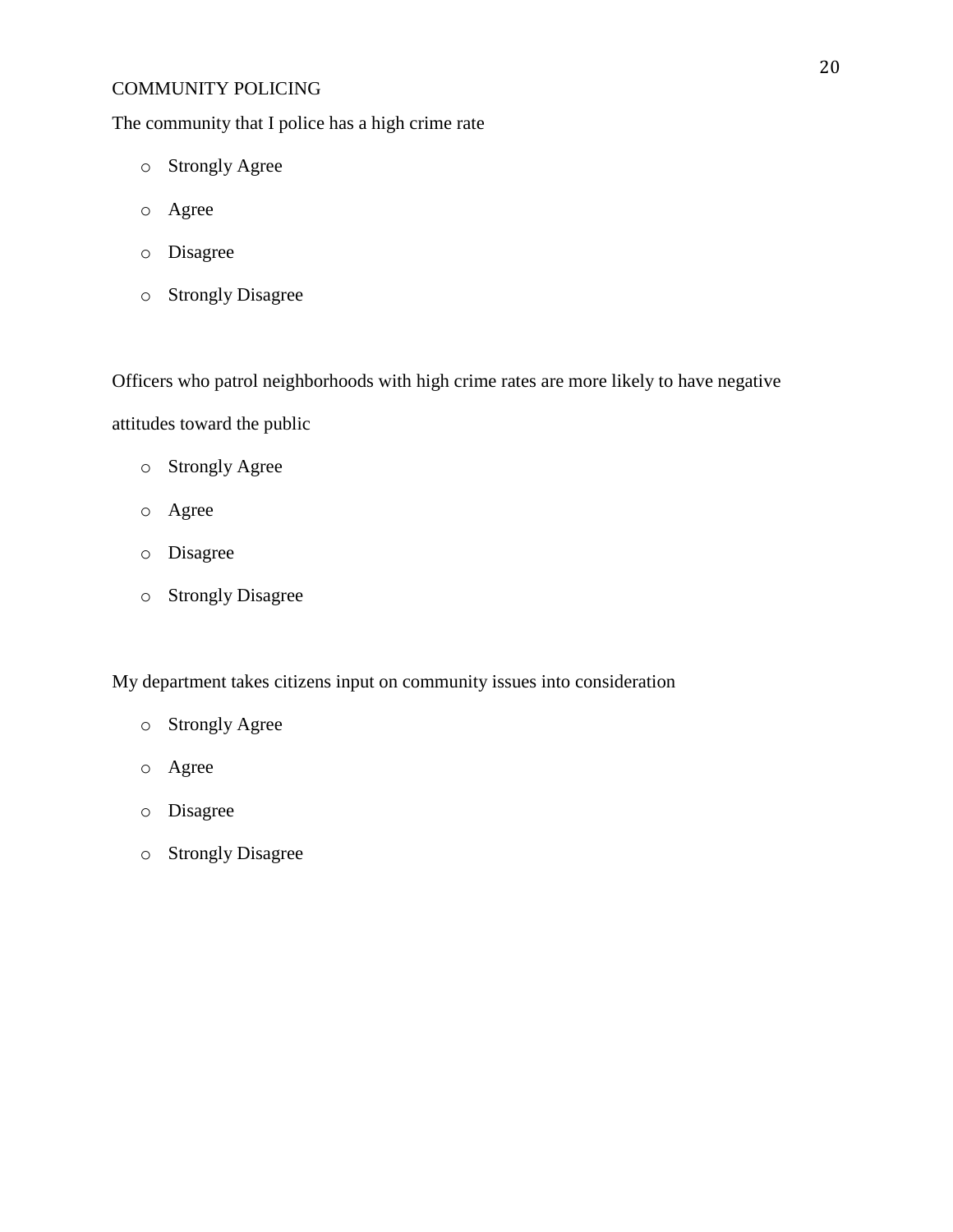Citizens in the community I police have respect for myself and other police officers in my

department

- o Strongly Agree
- o Agree
- o Disagree
- o Strongly Disagree

Citizens in the community I police understand the risks that myself and other police officers face while doing our job

- o Strongly Agree
- o Agree
- o Disagree
- o Strongly Disagree

Please indicate your police rank \_\_\_\_\_\_\_\_\_\_\_\_\_\_\_\_\_\_\_\_\_\_\_\_\_\_\_\_\_

\_\_\_\_\_\_\_\_\_\_\_\_\_\_\_\_\_\_\_\_\_\_\_\_\_\_\_\_\_\_\_\_\_\_\_\_\_\_\_\_\_

Please indicate the number of years you have been in law enforcement \_\_\_\_\_\_\_\_\_\_\_

Please provide an approximate number of full-time and part-time officers in your department

Please use the space below to provide any other thoughts you may have on community policing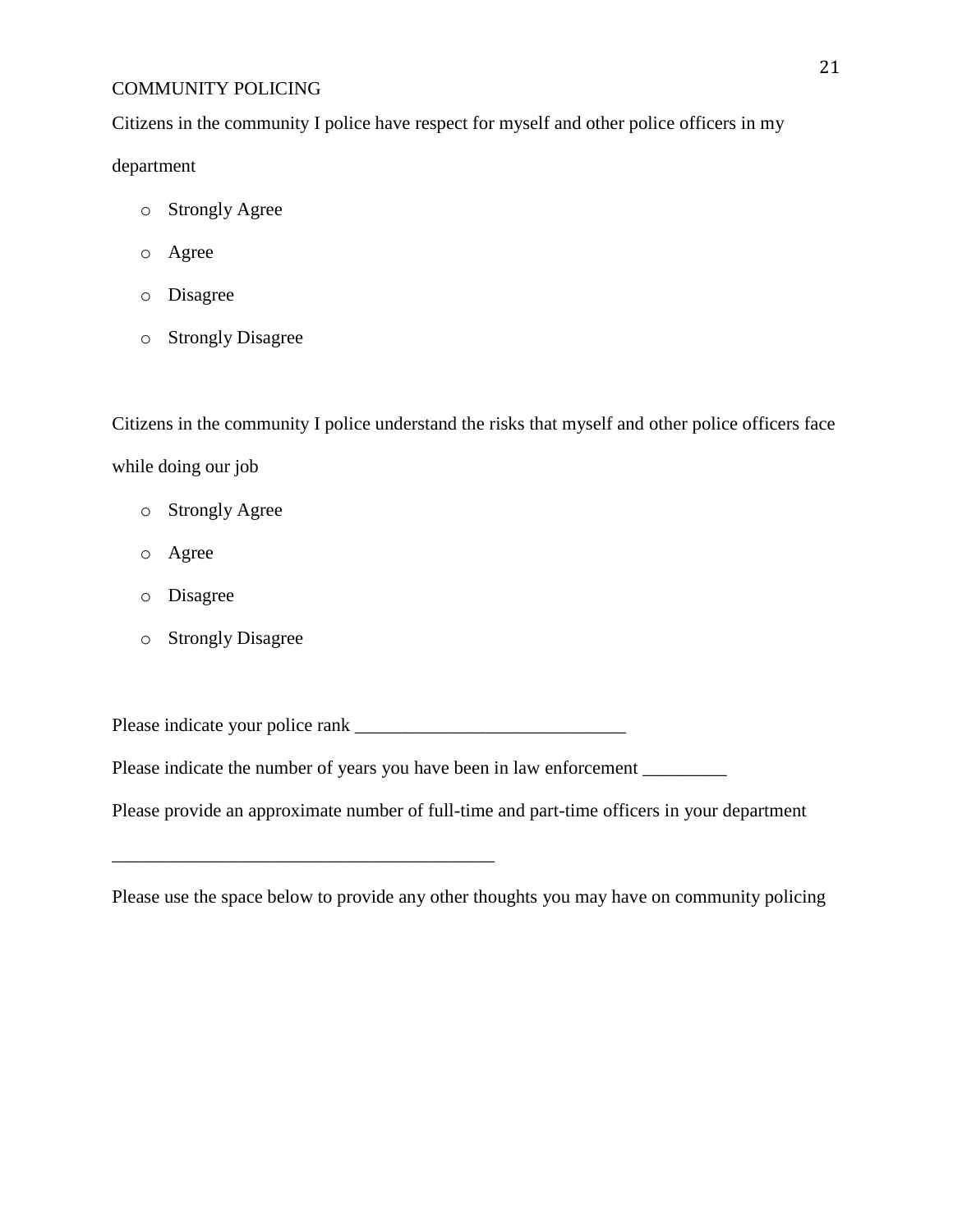What is the highest degree you have earned?

- o High School Diploma
- o Associates Degree
- o Bachelor's Degree
- o Masters Degree
- o Doctoral Degree

# What is your gender?

- o Male
- o Female
- o Other

What is your age?

- o 18-25 years old
- o 26-35 years old
- o 36-45 years old
- o 46-55 years old
- o 56 or older

What is your race/ethnicity?

- o Asian or Pacific Islander
- o Black/African American
- o White/Caucasian